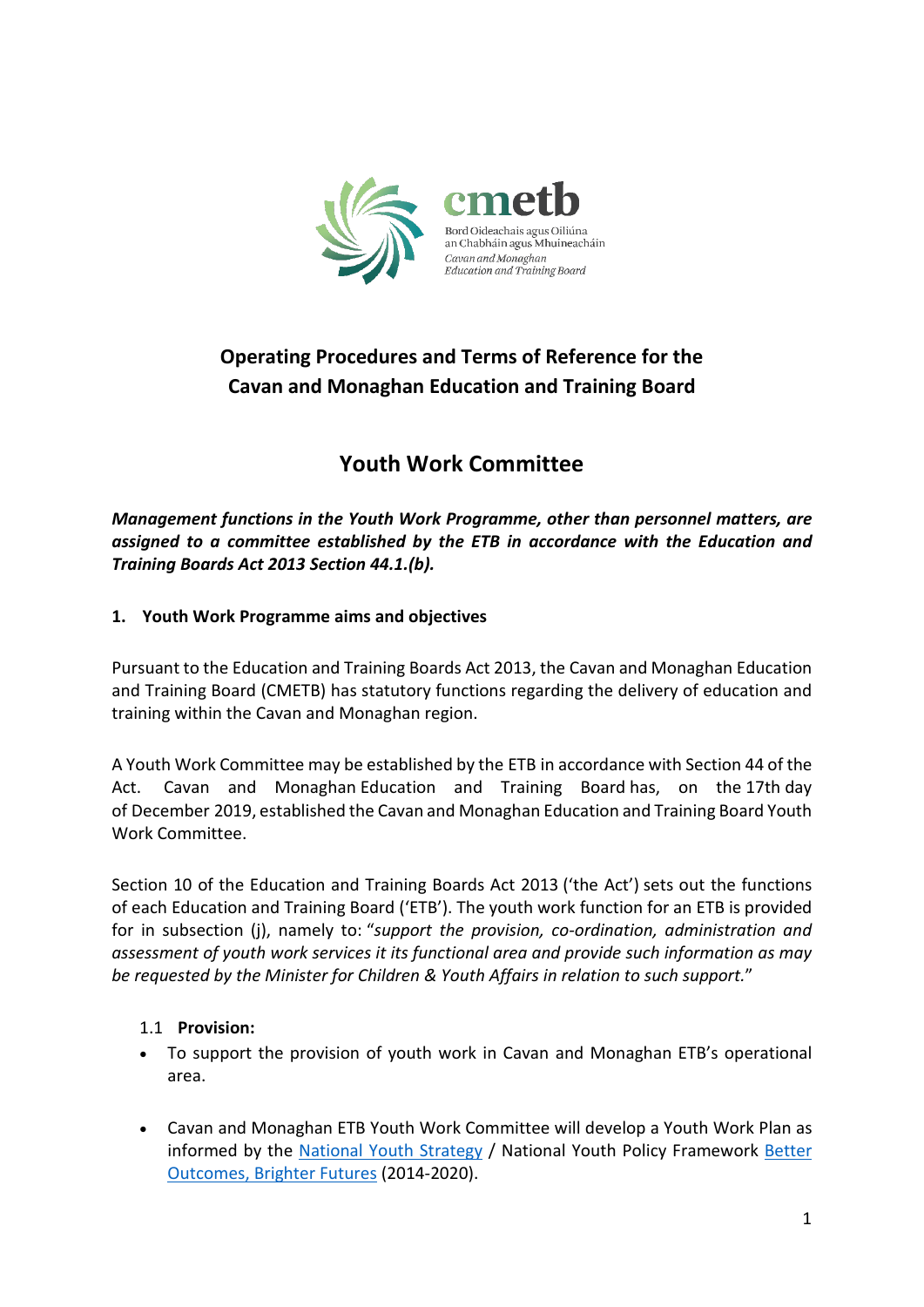# 1.2 **Coordination:**

- Identify local needs analysis / gaps as informed by Department of Children and Youth Affairs (DCYA) progress reports, etc.
- Interagency collaboration with agencies and groups such as Tusla, Children and Young People's Services Committees, Local Community Development Groups, Drugs and Alcohol Task Forces, Irish Youth Justice Service, local authorities, HSE, Comhairle na nÓg, schools, Youthreach and others as appropriate.
- Support and complement formal education.

### 1.3 **Administration:**

CMETB currently provide an administrative, oversight and governance function to the following DCYA Funded Projects.

### **Monaghan Youth Service Projects**

- ISPCC Monaghan Project funded through "UBU Your Space, Your Place" and managed by the [ISPCC](http://www.ispcc.ie/)
- Include Youth Service funded through "UBU Your Space, Your Place" and managed by [Youth Work Ireland](http://www.youthworkireland.ie/)
- Youth Information Centre funded by the YIC and managed by [Youth Work Ireland](http://www.youthworkireland.ie/)

### **Cavan Youth Service Projects**

- Bounce Back South East Cavan funded by "UBU Your Space, Your Place" and managed by [Youth Work Ireland](http://www.youthworkireland.ie/) (Lead) and the [ISPCC](http://www.ispcc.ie/)
- Bounce Back West Cavan funded by the "UBU Your Space, Your Place" managed by [Youth Work Ireland](http://www.youthworkireland.ie/) (Lead) and the [ISPCC](http://www.ispcc.ie/)

### *Non DCYA Funded Youth Projects*

CMETB currently provide an administrative, oversight and governance function to the following non DCYA Funded Projects.

### **Monaghan Youth Service Projects**

- Journeys Monaghan Funded by SEUPB and managed b[y Youth Work Ireland](http://www.youthworkireland.ie/)
- Healthy Ireland Strand  $3$  funded by [Pobal](http://www.pobal.ie/) and led out by CYPSC Monaghan Interagency partners

### **Cavan Youth Service Projects**

- Healthy Ireland Strand  $3$  funded by [Pobal](http://www.pobal.ie/) and led out by CYPSC Cavan Interagency partners
- Journeys Cavan Funded by SEUPB and managed b[y Youth Work Ireland](http://www.youthworkireland.ie/)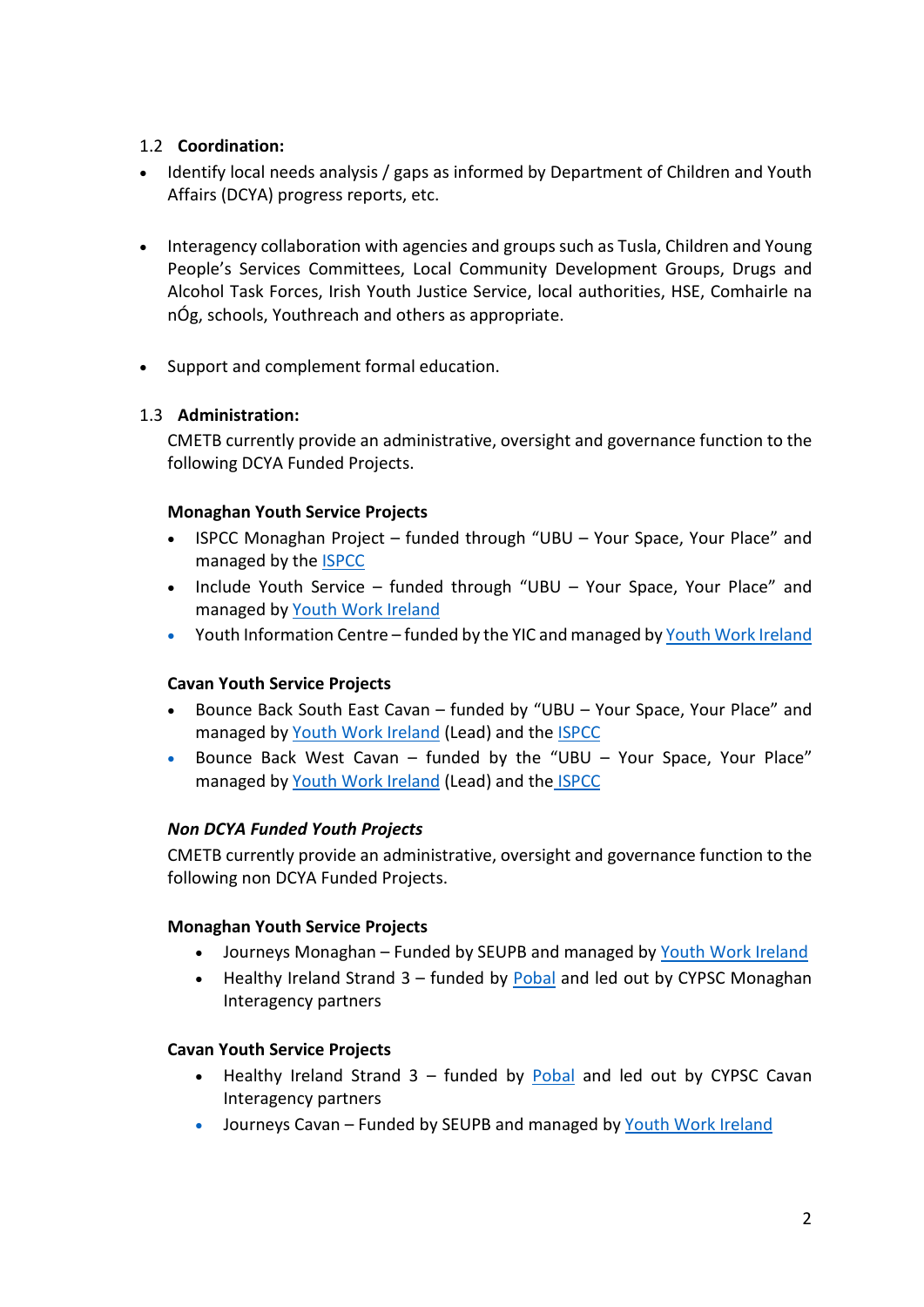Cavan and Monaghan ETB administer an annual funding call for Volunteer Led Youth Groups – **The Local Youth Club Grant Scheme** on behalf of DCYA

• Other Projects/Groups: LGBT, Youth Capital, Youth Employment etc.

## 1.4 **Assessment**

### **National Quality Standards Framework**

Implement the roll out and support of the [National Quality Standards Framework](http://www.dcya.gov.ie/viewdoc.asp?fn=%2Fdocuments%2Fyouthaffairs%2Fqualityframework.htm&mn=youm&nID=3) for youth work services funded by the DCYA. The role of the ETB is to facilitate and oversee this process with DCYA-funded youth work services in its operational area.

# **National Quality Standards for Volunteer-led Youth Groups**

As a natural progression to the NQSF for staff-led projects, the Department has rolled out a set of [National Quality Standards for Volunteer-led Youth Groups.](http://www.dcya.gov.ie/viewdoc.asp?fn=%2Fdocuments%2Fyouthaffairs%2Fqualityframework.htm&mn=youm&nID=3) They present an opportunity for youth groups to demonstrate their commitment to best practice and to the delivery of quality programmes and activities, which meet the needs and expectations of their young members. All youth groups funded through the Local Youth Club Grant Scheme are required to engage in the standards process.

The Youth Work Committee (YWC) must work collaboratively with the Youth Officer, who is Secretary to the Committee, to facilitate the exercise of these functions.

### **2. Function of the Youth Work Committee**

Cavan and Monaghan ETB will establish a Youth Work Committee as an ETB committee under Section 44.1 (b) of the Education and Training Boards Act 2013. This Committee will have responsibility for the Youth Work provision under its remit which will be a composite committee for all Youth Work Programmes in Counties Cavan and Monaghan.

### **The functions of the Youth Work Committee are:**

To make recommendations to the Education and Training Board on the performance of its functions under the ETB Act – Section 10

- (i) Support the provision, co-ordination, administration and assessment of youth work services in its functional area and provide such information as may be requested by the Minister in relation to such support and
- (j) assess the manner in which it performs its functions is economical, efficient and effective.

Terms of reference, operational procedures and membership of the Committee are to be appropriate to the execution of the functions set out above.

### **3. Terms of Reference**

Cavan and Monaghan Education and Training Board also determined these Terms of Reference for the Cavan and Monaghan Education and Training Board Youth Work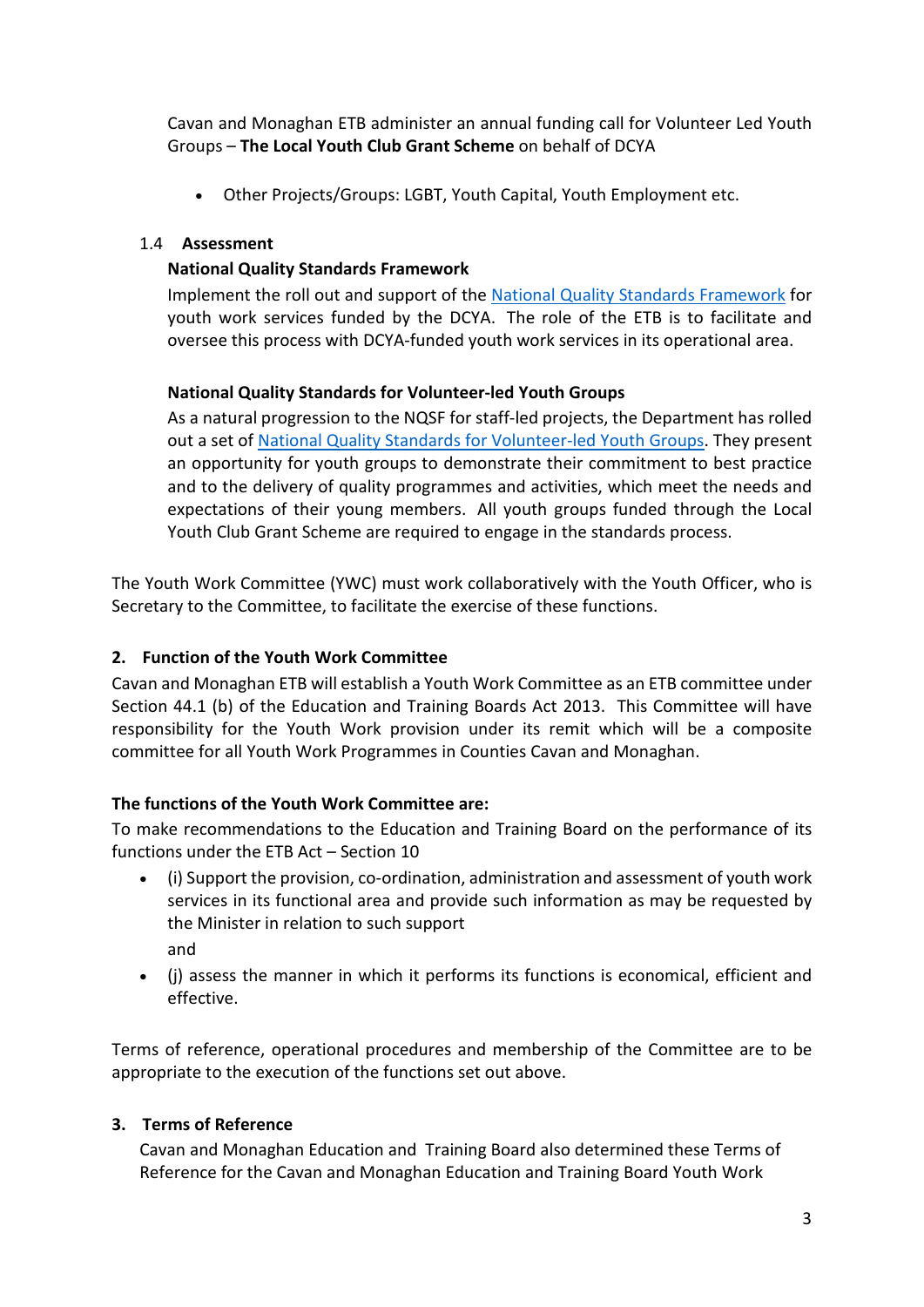Committee on the above date, in line with the board's powers under section 44(1)b. and same are signed hereunder by the Chairperson of Cavan and Monaghan Education and Training Board as verification of said determination.

The remit of the Youth Work Committee is to:

- 1. Be informed of the youth work function conducted by Cavan and Monaghan Education and Training Board;
- 2. Inform Cavan and Monaghan Education and Training Board of the information relating to youth work, received by it, from the Executive of Cavan and Monaghan Education and Training Board.
- 3. Provide oversight of Cavan and Monaghan Education and Training Board youth work function.

The Youth Work Committee does not and shall not fulfil any executive functions of the Education and Training Board as these are within the remit of the Chief Executive and/or his/her delegates.

### **4. Establishment of the Youth Work Committee**

- 4.1 The ETB is the body corporate for all schools, centres for education and education programmes established or maintained under its patronage in accordance with Schedule 3 and of Section 9 (7) of the Education and Training Boards Act, 2013.
- 4.2 It is the duty of the ETB for the purposes of ensuring that its Youth Work Programme is managed in a spirit of partnership, to establish a committee the composition of which is agreed between the ETB and the Minister.
- 4.3 The members of a committee shall be formally appointed by the ETB in its capacity as corporate body.
- 4.4 On the election of a new ETB, an incoming committee shall become effective on being constituted by such ETB. These arrangements shall at all times be in accordance with these Operating Procedures.
- 4.5 Existing or former members of a committee shall be eligible for nomination or election provided that they have retained their qualifications for such nomination or election.
- 4.6 When making appointments to a committee established under Section 44 of the Education and Training Boards Act, 2013, the ETB shall comply with directions given by the Minister in respect of appropriate gender balance.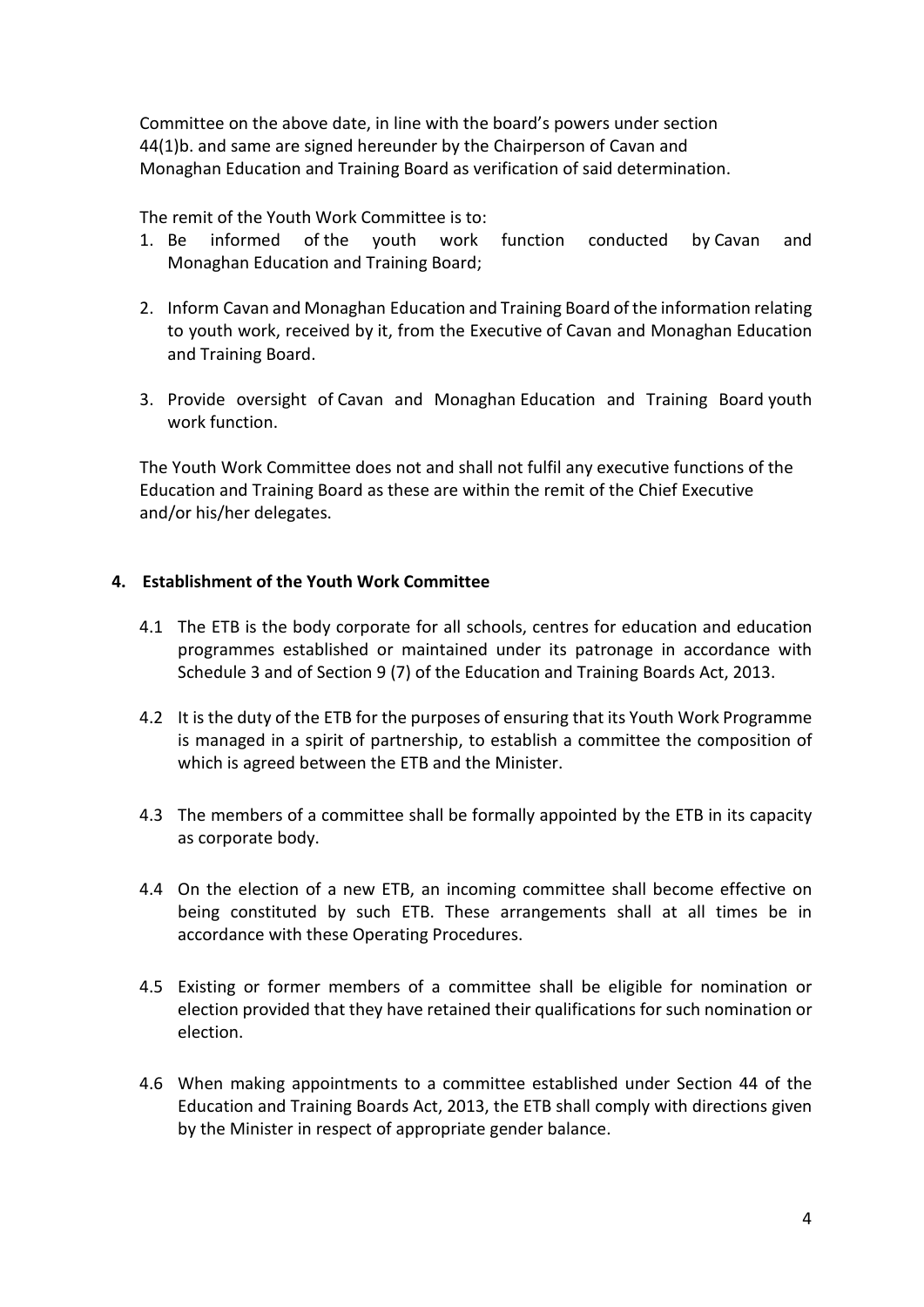4.7 As provided for in the 1998 Act Section 14 (7) no action shall lie against a member of a committee/board in respect of anything done by a member in good faith (acting in accordance with the provisions set out in this document) and in pursuance of the above mentioned Acts or any regulation made by the Minister or the ETB.

#### **5. Membership of the Youth Work Committee**

- 5.1 Membership of a Youth Work Committee must be a minimum of 8, but no more than 12 in accordance with Section 44 (2) of the Act. Cavan and Monaghan ETB Youth Work Committee shall consist of **with all and members.**
- 5.2 Membership may consist partly of members of the Education and Training Board and partly of members who are not members of that board but appointed by the ETB.

In considering the most effective composition of the Youth Work Committees, the ETBI Youth Network recommends to ETBs boards the appointment of at least 1 and no more than 3, members of the ETB and for the remaining membership to include representation from the following 4 groups:

- $\circ$  Representatives from the Voluntary Youth Sector (a minimum of 1 and not more than 3);
- o Representatives from Statutory Bodies e.g. HSE, An Garda Siochana, Local Authorities, Childrens Services Committees (a minimum of 1 and not more than 3);
- o Young Persons from Comhairle na n-nÓg or similar youth structure, one male and one female (a maximum of 2);
- $\circ$  Co-option representatives of organisations with an interest in the youth work sector e.g. third level colleges providing youth work courses in the ETB area (not more than 1).

It is important that the participation of young people is supported, and that capacity building is provided to these representatives to maximise their participation.

- 5.3 In making appointments, the ETB will ensure gender and geographic balance among the membership.
- 5.4 Such nomination must be based on the principle of equality of representation for each of the two counties.
- 5.5 Gender balance shall be respected and Ministerial direction in this regard complied with in the composition of a committee.

**Note:** All members of Youth Work Committee must be formally appointed to the committee by the ETB, irrespective of whether they are local authority, community,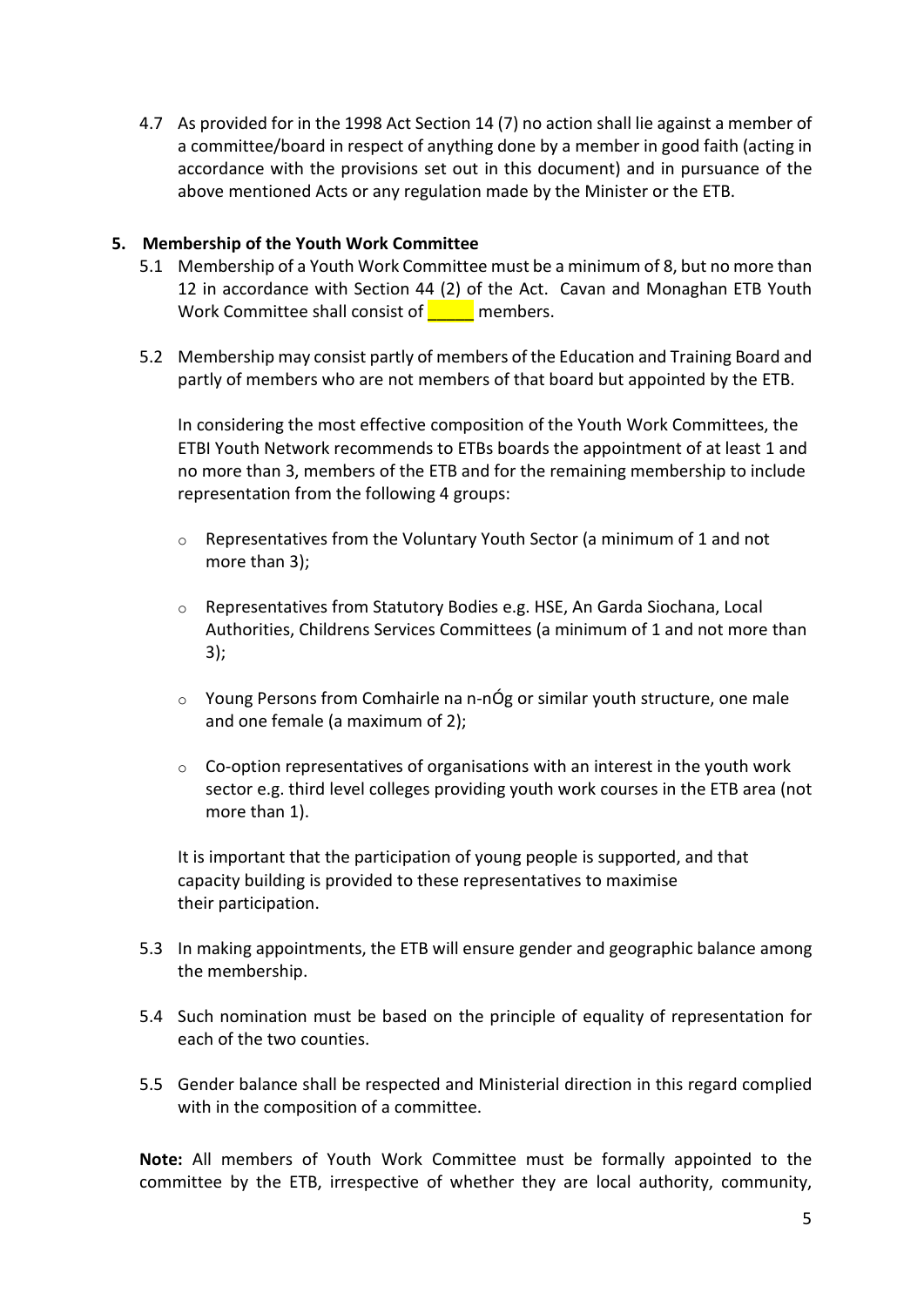industry or ETB nominees. This requirement applies to the filling of casual vacancies as much as to the establishment of a committee and initial appointment to membership of the committee.

# **6. Term of Office of the Youth Work Committee**

The term of office of the Youth Work Committee shall normally be for the term of office of the ETB.

# **7. Vacancy in Membership the Youth Work Committee**

A vacancy occurring in the membership of the Youth Work Committee shall be filled for the remainder of the term of office by the ETB appointment of a member nominated or elected by the body which had nominated or elected the person who had ceased to be a member.

### **8. Quorum for Committee Meetings**

- 8.1 The quorum for the Cavan and Monaghan Education and Training Board Youth Work Committee shall be **4**.
- 8.2 If fifteen minutes after the time appointed for a meeting, a sufficient number of members to form a quorum is not present, or if at any time during a meeting a quorum is not maintained, or if at any meeting the business is not completed, the meeting shall stand adjourned until a later date and a special meeting shall be summoned as soon as may be convenient.
- 8.3 Any meeting may be adjourned by resolution.

### 9. **Termination of Committee Membership**

Any member of the committee who:

- (a) is absent from six consecutive meetings of the committee or all meetings of the committee over the course of a two year period, except for reasons approved by a committee, or
- (b) is incapacitated from acting in line with the provisions of Section 34 of the Education and Training Boards Act, 2013, or
- (c) ceases to hold the appropriate qualification for membership of the committee, or
- (d) communicates in writing to the secretary of a committee a wish to resign, shall thereupon cease to be a member of the committee.

### **10. Committee Dissolution or Committee Member Removal by ETB**

10.1 In accordance with Section 44(13) and Section 44(15) of the Education and Training Boards Act, 2013, an ETB may, with the consent of the Minister: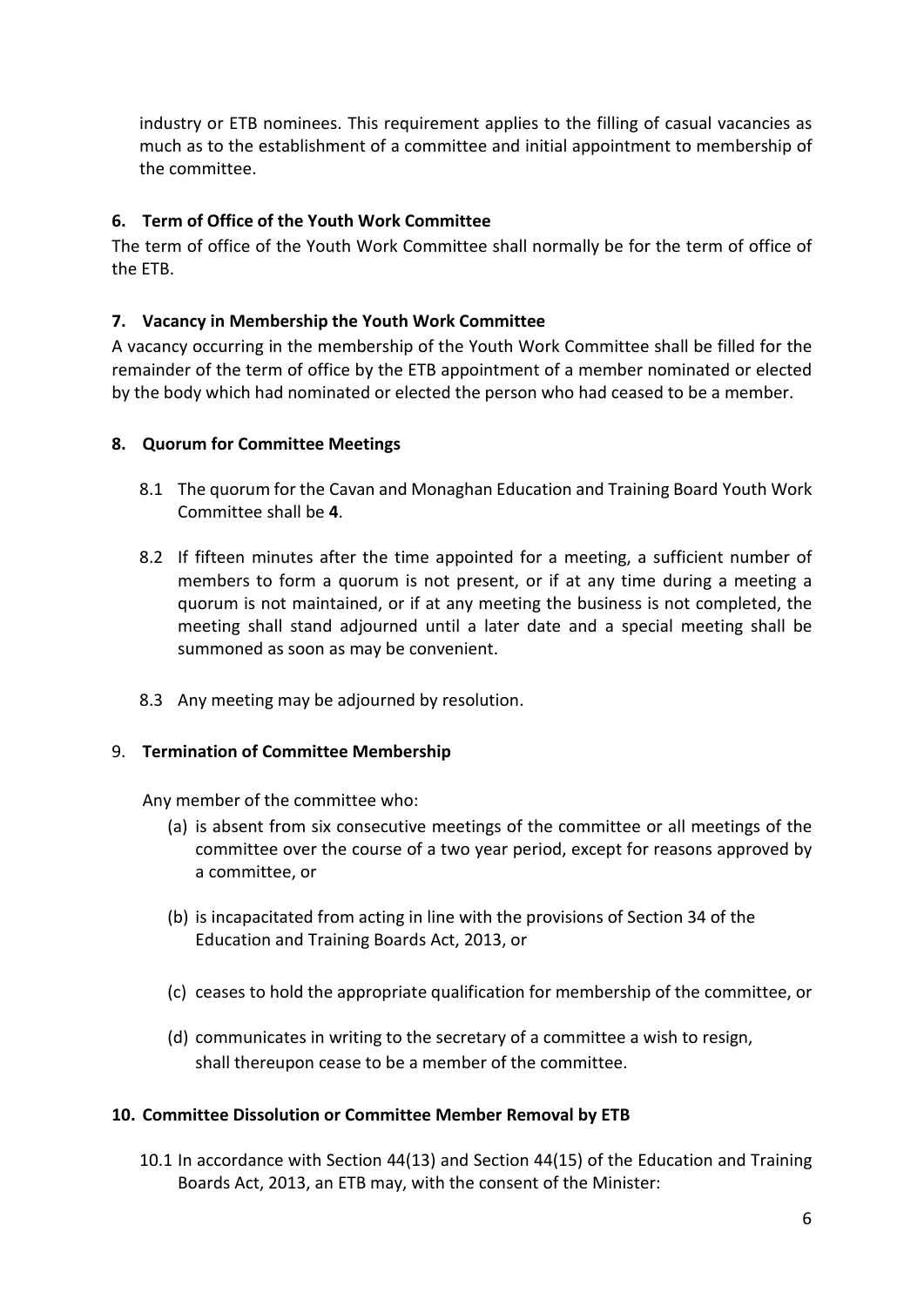- (a) for good and valid reasons stated in writing to a member of a committee, remove that member from that office, or
- (b) if satisfied that the functions of a committee are not being effectively discharged, dissolve that committee.
- 10.2 Where the ETB proposes to remove a member of a committee from that office or to dissolve a committee, the ETB shall inform the member or committee by notice in writing of the ETB's intention and the reasons therefor.
- 10.3 If, at the end of a period of one month after the date of the notice provided for in subsection (2) the ETB, having considered any representation made to it by or on behalf of the member or a committee, remains of the view that the member should be removed from office or that a committee should be dissolved, then the ETB may, subject to the approval of the Minister, by notice in writing and stating its opinion and the reasons therefor, remove the member from office or dissolve a committee as appropriate pursuant to Section 44 subsections (14) and (15) of the Education and Training Boards Act, 2013.
- 10.4 A copy of every written notice issued under this section and any representations made to the patron shall be delivered to the Minister as soon as may be after it has been made.
- 10.5 Whenever the ETB dissolves a committee, the ETB may, subject to the approval of the Minister, appoint any person or body of persons as the ETB thinks fit to perform the functions of a committee.
- 10.6 Where the ETB removes a member of a committee the resulting vacancy will be filled in accordance with regulations made under Section 14 (6) of the 1998 Act, or as provided for under Section 44 of the 2013 Act.
- 10.7 The ETB shall provide, for the re- establishment of a committee under Section 44 of the 2013 Act not later than six months following the dissolution or such longer period as the ETB, with the consent of the Minister, considers appropriate and when a new committee has been established the functions of a dissolved committee shall be revested in a new committee and shall cease to be functions of the person or body of persons, if any, appointed under subsection (5) above.

#### **11. Chairperson of the Youth Work Committee**

11.1 Pursuant to the powers of the ETB, as set out in section 44(4) of the Education and Training Board Act 2013, a Youth Work Committee shall, from among the representatives of the Education and Training Board appoint to act as chairperson a person appointed to the Committee.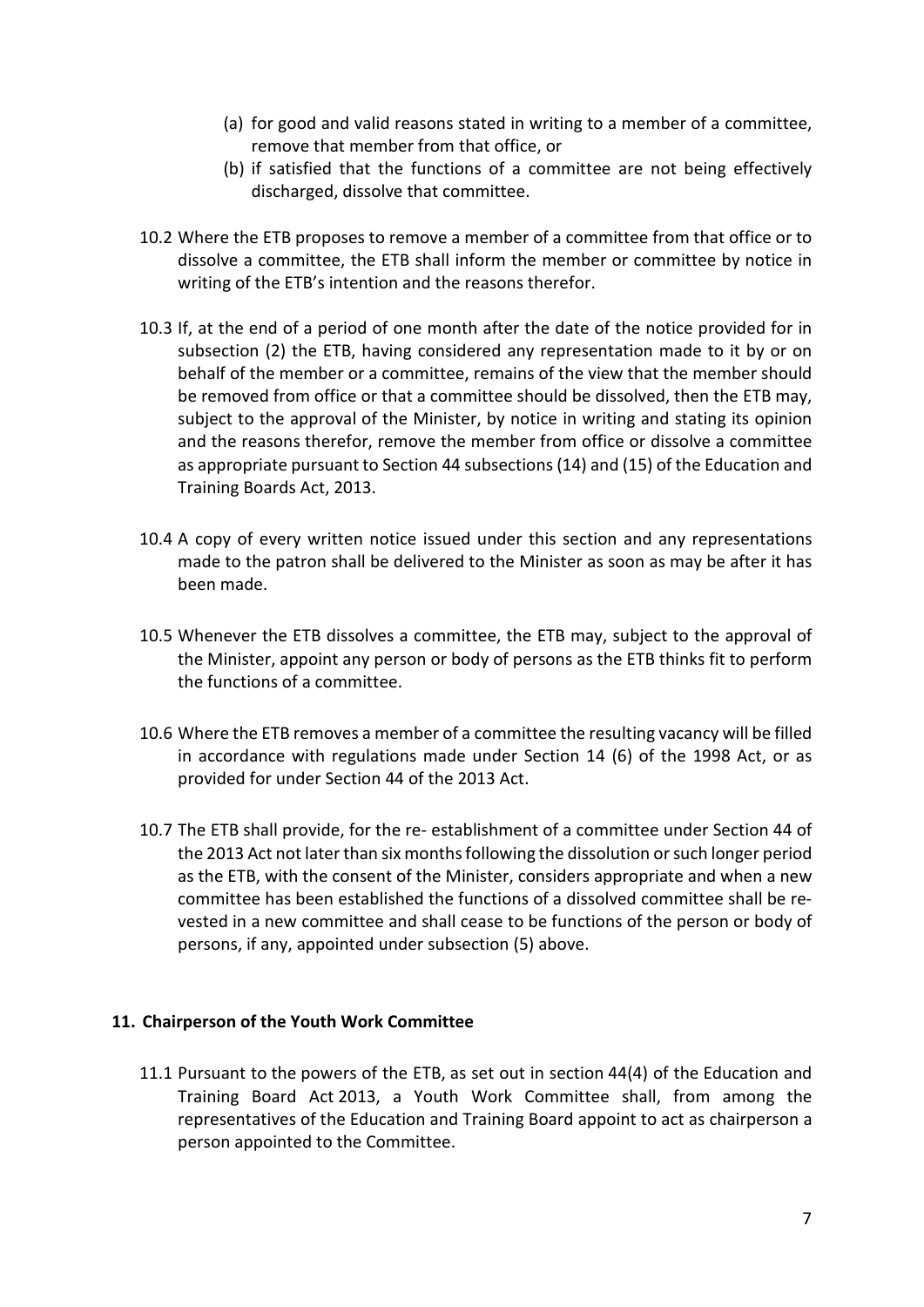11.2 The members of a committee shall, at their first meeting, elect one of their number as chairperson for the interim. The ETB will, thereafter, designate a member to be the Chairperson. If the chairperson is absent from any meeting for a period of fifteen minutes after the officially designated commencement time of the meeting the voting members present shall, before any other business is transacted, choose one of their number to preside at that meeting. Where, at an election of chairperson, there is an equality of votes for two or more persons, one of those persons shall be elected by lot, i.e. first name drawn shall be deemed elected.

#### **12. Secretary of Youth Work Committee**

- 12.1 The Youth Officer shall be secretary of the Youth Work Committee. In the absence of the Youth Officer, the Director of Further Education and Training, shall attend and act as secretary. The secretary of the committee shall not be entitled to vote.
- 12.2 Where the committee is established before a Youth Officer is appointed, or in the event of the absence/non-availability of the Director of FET, the Chief Executive or his/her nominee shall act as secretary for the time being.

#### **Further information regarding the role of the Secretary to a Committee is available at Appendix 4 of the ETBI Board of Management Handbook for Schools/Colleges.**

#### **13. Meeting of Committee**

- 13.1 The Committee shall meet regularly, **at least once but not more than three times during the year** and hold such other meetings as may be necessary in the discharge of its duties.
- 13.2 A meeting of a committee may be convened at the request in writing of any five of its members.
- 13.3 The CE or his/her delegated officer under Section 16 of the Education and Training Boards Act, 2013, shall have the right to attend meetings of a committee but shall not have the right to vote.

#### **14 Convening a Meeting**

- 14.1 Seven clear days at least before a meeting of a committee, the secretary to the committee, in consultation with the chairperson, shall issue a notice to attend the meeting to all committee members.
- 14.2 This notice, which shall set out the agenda for the meeting, shall be posted or emailed, as appropriate, to the address that has been provided to the secretary of the committee for this purpose.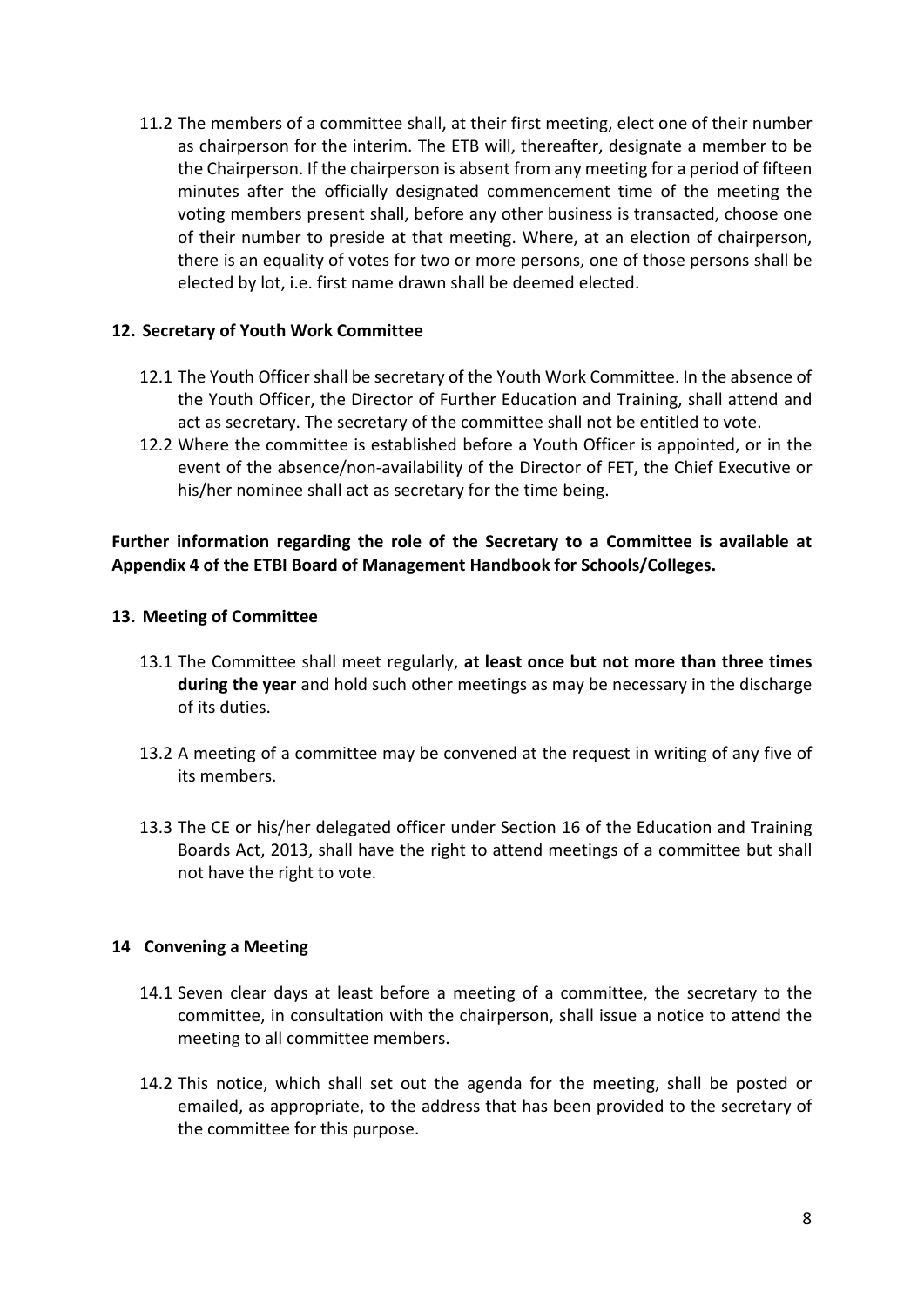- 14.3 Meetings will follow a pre-determined agenda, in line with the template set out at Appendix 1 hereunder and will be agreed between the Chairperson of the Committee and the Executive. Same should be circulated to all Committee members up to 7 days in advance of each meeting.
- 14.4 Where a meeting of the committee is being requested by any five of its voting members, in accordance with 13 (2) above, the aforesaid request shall be signed by the five members convening the meeting and an original copy of the request provided to the secretary. The secretary shall subsequently issue a notice convening the meeting as provided for above.
- 14.5 The names of the members present at a meeting of a committee shall be recorded in the minutes of that meeting.

# **15 Minutes of Meeting**

The minutes of the proceedings of the committee shall be kept by the secretary. The minutes shall be open to inspection by the Minister and the ETB. The secretary of the committee shall within seven days after every meeting of the committee, send to the ETB, a copy of the draft minutes of the proceedings of such meeting together with a copy of the adopted minutes of the previous committee meeting.

## **16 Confidentiality**

Confidentiality is required in respect of the business of the Youth Work Committee and no public disclosure of the business of a committee may be made without the authority of that committee. In this respect, committees are advised to develop a procedure for dealing with matters of a sensitive nature.

# **17 Voting**

Every decision taken at a meeting of the Youth Work Committee, except as provided for in **19** below of these operating procedures, shall be determined by a majority of the votes of the members present and voting on the question. In the case of an equal division of votes the chairperson of the meeting shall have a second or casting vote save where the question is the election of the chairperson of the committee.

### **18 Members of Committee not Financially Interested in Youth Work Programme**

18.1 Members of the Youth Work Committee are subject to the same ethical standards and obligations as may from time to time be prescribed in DES Circular Letter **(currently C/L 0002/2019) and in the Code of Practice attached to such circulars for the Governance of Education and Training Boards.**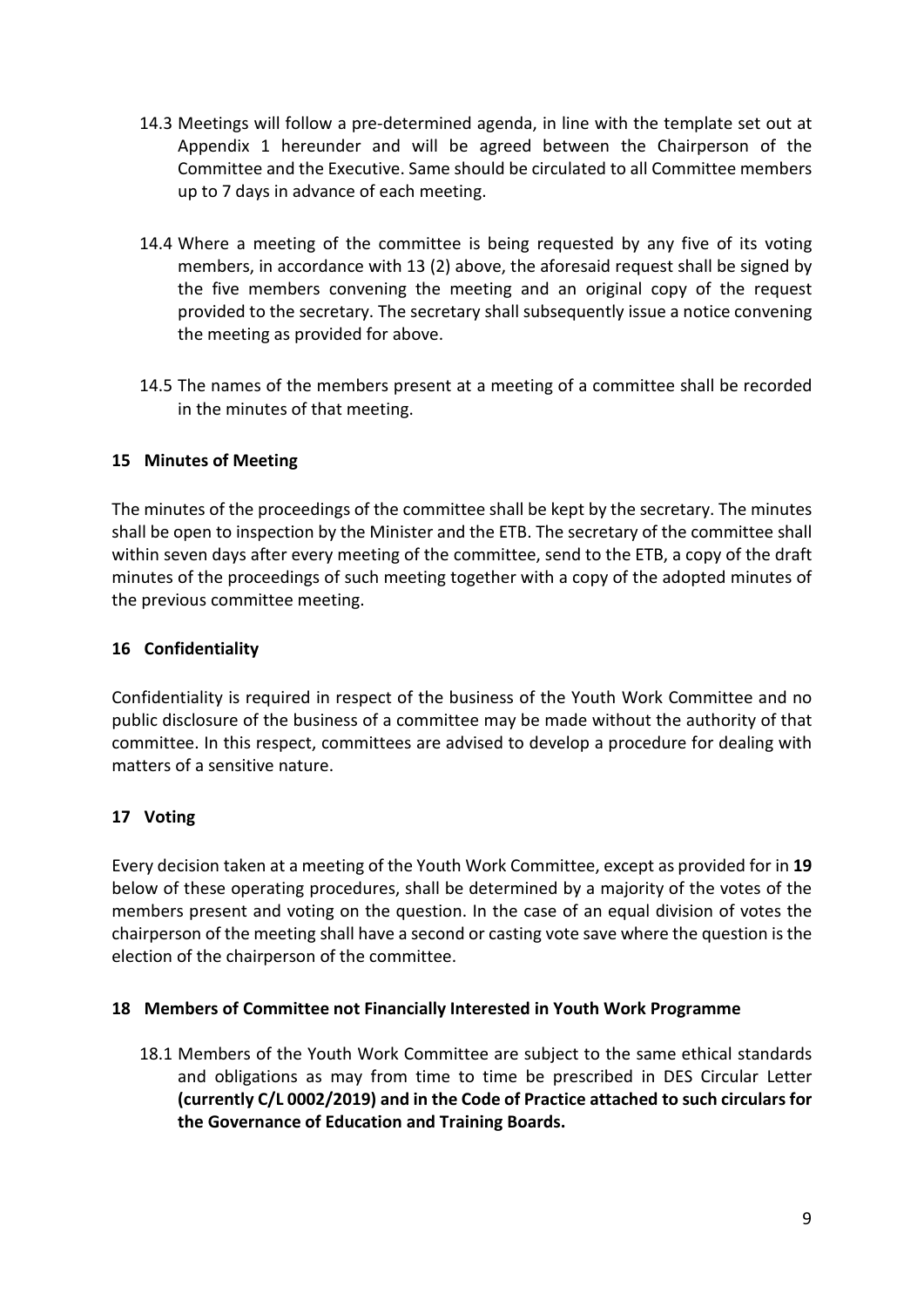18.2 Except in special circumstances, with the approval in writing of the Minister, no member of a committee shall take or hold any interest in any property held or used for the purposes of the programme, or receive any remuneration for his/her services as a member of a committee, or be interested in the supply of work or goods to or for the purposes of the Youth Work programme.

#### **19 Rescinding Resolutions**

Any resolution of a committee may be rescinded or varied at a subsequent meeting, provided all members of the committee have been given not less than seven days' written notice of the intention to rescind or vary the resolution, and of the terms of the proposed rescinding or varying motion.

Where the resolution proposed to be rescinded or varied was passed during the previous six months, the notice of the intention to rescind or vary the resolution circulated to members of the committee shall be signed by three members of the committee. No resolution passed at any committee meeting shall be rescinded at any subsequent meeting unless the motion to rescind or vary receives a two-thirds majority of the members present and voting.

#### **20 First Meeting and Validity of Committee Procedures**

- 20.1 The first meeting the committee shall be summoned by the ETB within one month after the committee has been constituted.
- 20.2 On the occasion of the establishment of the committee when all the members of the committee have not yet been elected / nominated, the members shall act as a full committee under a duly elected *pro tem* chairperson until a full committee is constituted. When the composition of the committee is complete a chairperson shall be elected.
- 20.3 The proceedings of the committee shall not be invalidated by a vacancy in its membership or by any defect in the election, appointment or qualification of any member of that committee.

### **21 Adoption of Operating Procedures**

21.1 These Operating Procedures were adopted by the Cavan and Monaghan Education and Training Board as the Operating Procedures and Terms of Reference for the Youth Work Committee under the provisions of Section 12(2)(i) of the Education and Training Boards Act 2013 on 17 December 2019.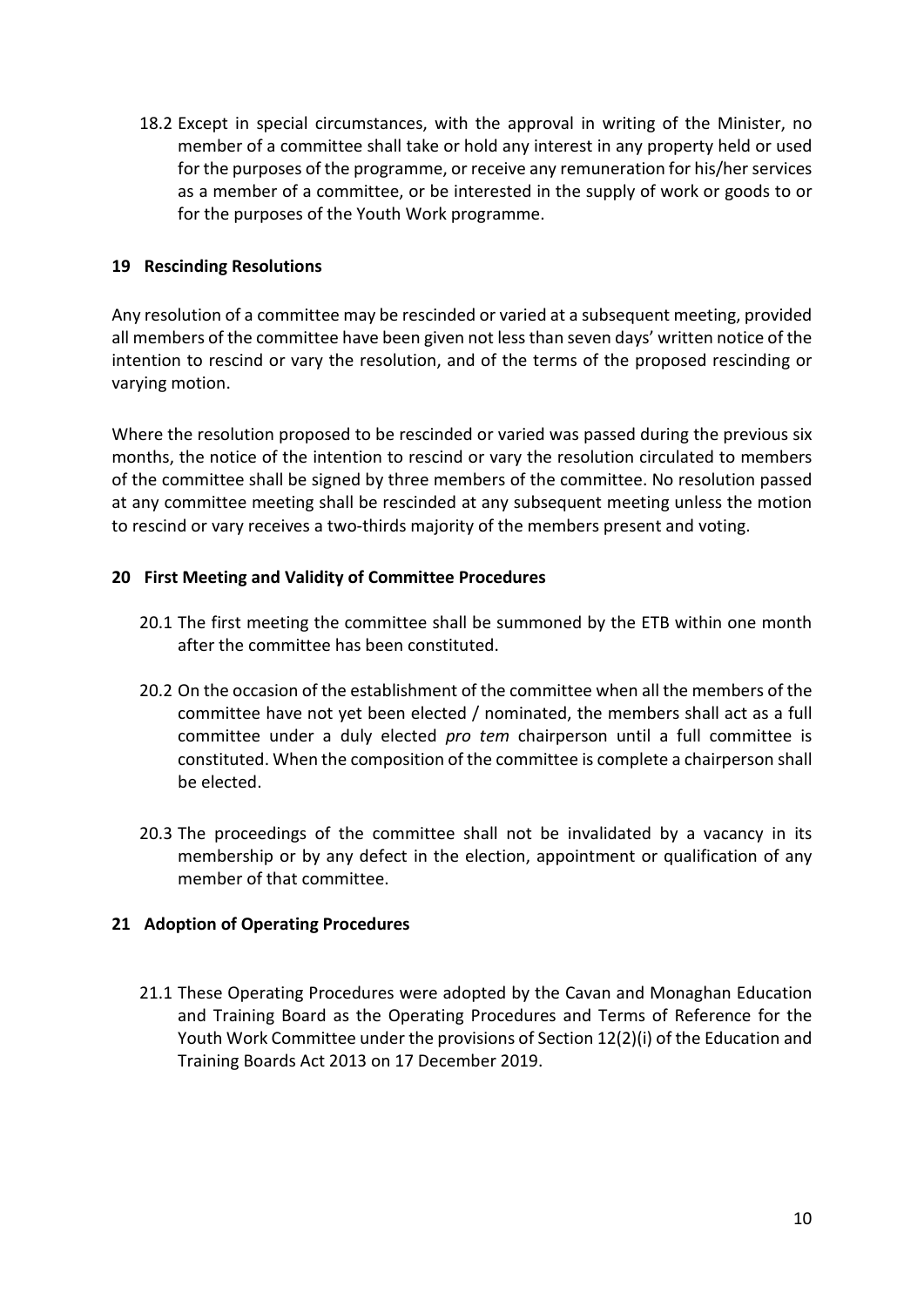# **Appendix 1:**

You are requested to attend the next meeting of Cavan and Monaghan Education and Training Board Youth Work Committee

to be held: \_\_\_\_\_\_\_\_\_\_\_\_\_\_\_\_\_\_\_\_\_\_

Date:  $\Box$ 

Venue: \_ \_\_\_\_\_\_\_\_\_\_\_\_\_\_\_\_\_\_\_\_\_\_

### **AGENDA**

|                | Chairperson Welcome & Opening of the Meeting                                                                                       |
|----------------|------------------------------------------------------------------------------------------------------------------------------------|
| $\overline{2}$ | Apologies                                                                                                                          |
| 3              | Ratification of Cavan and Monaghan Education and Training Board Youth<br>Work Committee Minutes XX/Month/Year                      |
| 4              | <b>Matters Arising</b>                                                                                                             |
| 5              | Update on Youth Work Function within Cavan and Monaghan Education<br>and Training Board                                            |
| 6              | <b>Updates on National Youth Work Developments</b><br><b>LGBTI National Youth Strategy</b><br><b>Targeted Youth Funding Scheme</b> |
| 7              | Date for next meeting                                                                                                              |
| 8              | A.O.B.                                                                                                                             |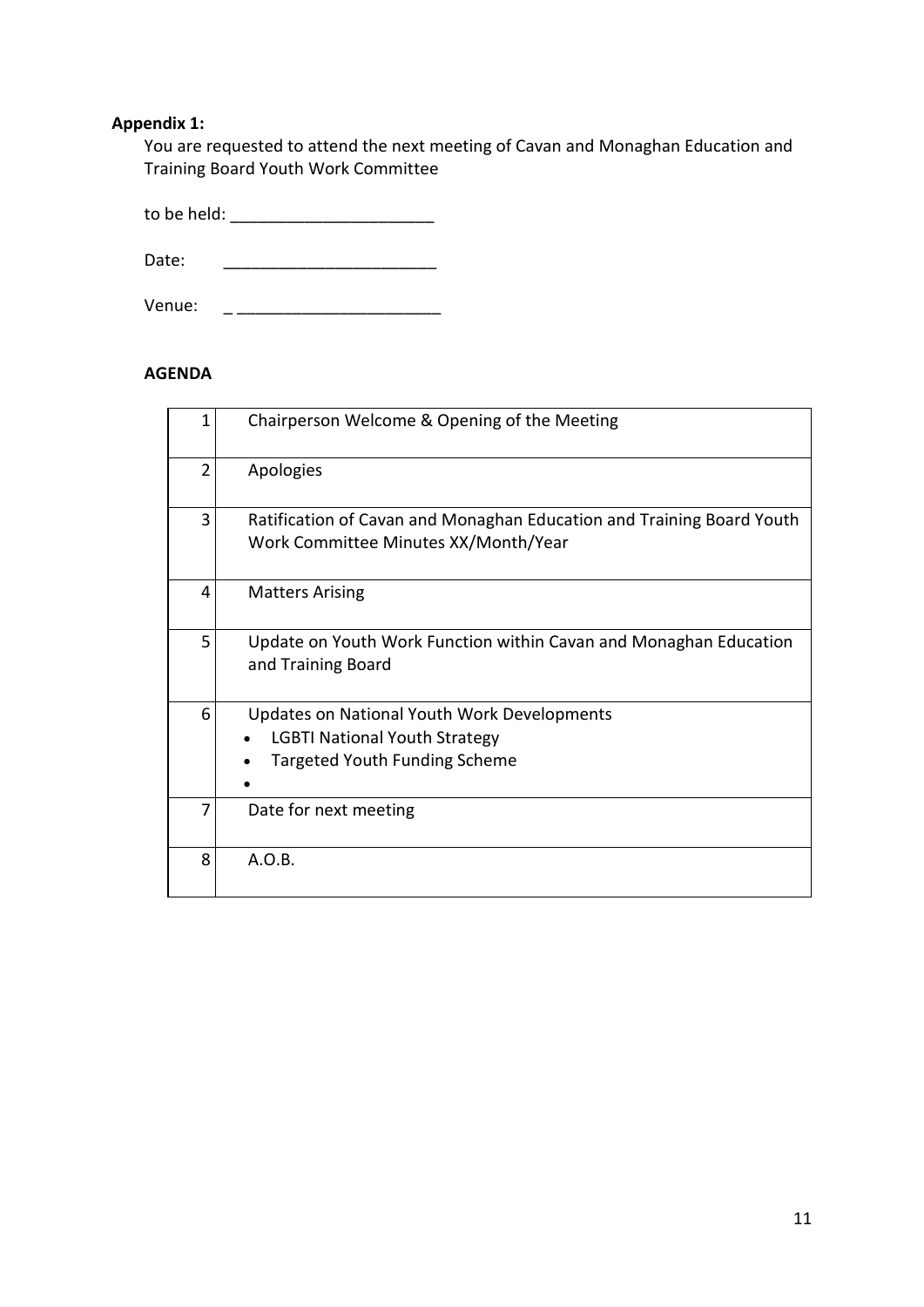**Appendix 2:**



# **Conflict of Interest Disclosure for Youth Work Committee**

**per CL 0002/2019 Code of Practice for Governance of Education and Training Boards**

| <b>MEETING DATE</b> | <b>MEETING TYPE</b> | <b>VENUE</b> | <b>MEETING TIME</b> |  |
|---------------------|---------------------|--------------|---------------------|--|
|                     | <b>Youth Work</b>   |              |                     |  |
|                     | Committee           |              |                     |  |

Having reviewed the agenda and documentation circulated to me in advance of the meeting I make the following confirmation regarding conflict of interest in relation to the items included on the Youth Work Committee Meeting Agenda.

By signing this form, I also confirm that should a matter be raised during the course of the meeting, by way of question or response to matters before the Committee in which I would have a conflict of interest I will promptly advise the Committee of same

Where a member has identified that a conflict of interest exists, they should immediately bring it to the attention of the Chairperson so that they can absent themselves from the meeting for the duration of discussion of the item.

| Name of<br><b>Member:</b> | Signature: | <b>Conflict of</b><br>Interest? |           | If Yes, please provide<br>explanation of same |
|---------------------------|------------|---------------------------------|-----------|-----------------------------------------------|
|                           |            | Yes                             | <b>No</b> |                                               |
| 1.                        |            |                                 |           |                                               |
| 2.                        |            |                                 |           |                                               |
| 3.                        |            |                                 |           |                                               |
| 4.                        |            |                                 |           |                                               |
| 5.                        |            |                                 |           |                                               |
| 6.                        |            |                                 |           |                                               |
| 7.                        |            |                                 |           |                                               |
| 8.                        |            |                                 |           |                                               |
| 9.                        |            |                                 |           |                                               |